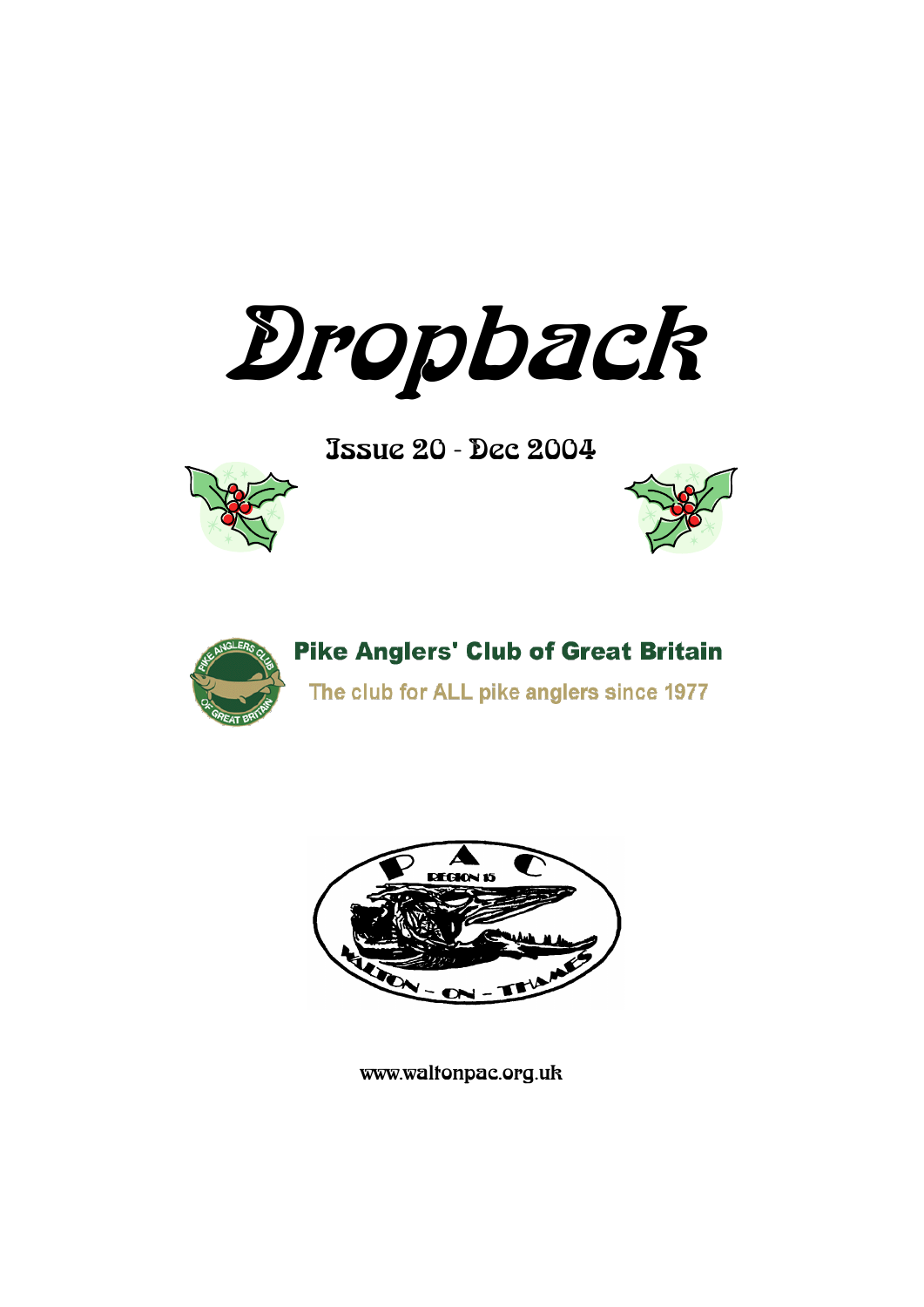## **RO's Ramblings**

Now here"s a surprise, I did not expect to be penning this so soon, two editions of Drop Back this year (I think)! Wonders will never cease. I would like to thank those who have contributed to this issue, some old favourites and a few new contributors. If only those who promised me articles, would get round to writing them, we would easily have two editions every year!

We are now into December and we have only had one frost! The weather has again turned very mild, water temperatures are still well up, visibility on the Thames is about 3 feet. What has happened to the cold winter so many have forecast? I think all the berries are on the trees because we had a good summer, not to hot and dry, never mind an indication of a hard winter to come.  $B*ll*x!$ 

The mild weather is making the piking harder too. The prey fish are not shoaled up tight, they are scattered far and wide. The poor old pike is having to work for his supper. Some of the Thames fish are looking thin and scruffy, by now they should be fat and feeding hard in preparation for their new year spawning. This could be a bad year, poor conditioned fish rarely survive the spawning rigours! Lets hope I am wrong.

We have a few things in the pipeline at the moment. I am negotiating access to previously unfished water and also to a trout fishery. I will pass the details on as soon as I have confirmation.

After struggling with guest speakers I then end up with two wanting to attend the same month, I can"t win. I have postponed one, who previously let me down and will try to book him for another month next year.

I am still open to suggestions, what about an old tackle sale in the new year, clear out the shed/ garage, make room for all the new gear you got for Christmas. I will await your suggestions.

I will take this opportunity to wish you all a Happy Christmas and Prosperous New Year.

Tight lines,

Dave

## **My First Cassien Catfish**

I have been travelling to the South of France most years since the early 1980"s. I was there the year John Allen caught the first huge catfish, a 7 foot specimen, guessed to weigh around the 200lb mark. My interest in those days was ……… carp! I fished and caught a few, but that is history and they don"t have teeth.

Interests changed as did holiday destinations and then I started a family.

But for the past 5 years I have been returning to the South of France and each year have re visited Lake St Cassien. A huge expanse of water in the hills of the Esterel. Each year at some stage in our holidays I have managed to convince the family to visit the lake. Little did they know my true intent!

The lake has many bays and inlets. It also has nice sandy beaches that slop down into the clear, often shallow water. In the summer the water is almost luke-warm. Each year we have visited the lake and taken refreshment at one of the waterside restaurants, even the infamous Chez Pierres. There to gaze at the hundreds of photographs of huge carp, with the odd photo of monster catfish, large pike and zander thrown in.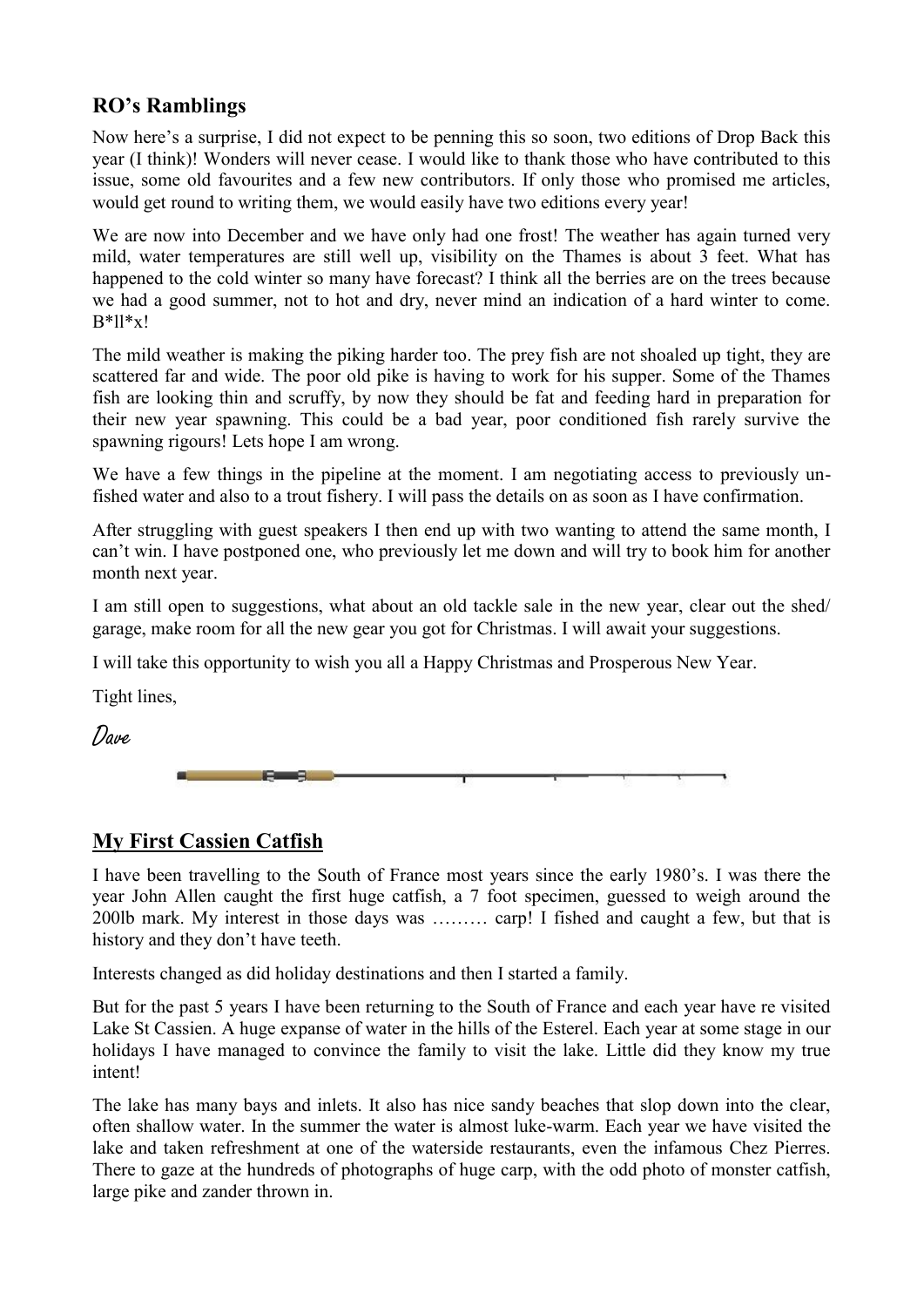This year I had decided it would be my year. In previous few years we had hired a boat and explored the various small bays and inlets. We had seen many catfish, both big and small nosing around in these areas. This was to be where I would set my trap.

The day arrived and we loaded up the car with the gear and plenty of food and cold drinks. We set off and after a short journey, arrived at the lake, we made our way down to the boat jetty and loaded all the gear into the boat, no petrol engines on the lake, except on the rescue boats. We made our way across to the far bank and quietly along the bank, entering each small bay and inlet. We did not see any fish in the east arm of the lake, so quietly worked our way around into the central arm. There were a number of carp anglers on the various points along the arm and adjacent to the huge weed beds. We avoided them and worked our way back into the shoreline and entered an inlet that went back some way. As we rounded some large rocks that jutted out into the water and blocked our view there were a number of people standing on the bank or in the shallow water, all-naked! A pleasant distraction as there were 4 women, all very fit!

We backed out of the inlet and worked our further up the shoreline. The next inlet we came to, also went back quite away. We very quietly made our way into the narrow channel. I could see a number of catfish, basking on the bottom. We loose fed some chopped meat and fish, and backed off. After a short while the catfish moved over the bait. More bait was placed and slowly we stalked our prey. One moved over and took the bait, at such close quarters the battle was epic. Eventually I jumped into the water, grasped the catfish and lifted free of the water. It was mine, I had done it. My first Cassien catfish, not a wells, but a black channel catfish, the adipose fin clearly visible on its back. The weight was irrelevant, we had no scales. The length, I would guess to be about 6mm!

I released my capture and climbed back on to the pedallo and we backed out of the inlet into the lake, once in deeper water I had a swim.

Disappointed! Not really it was a catfish from Lac St Cassien! Not a wells but so what, maybe next year!



## Dave Fish

## Local Venues to Pike Fish—Part 1.

## **River Thames from the bank**

Over the years, I have been asked many times where they can fish locally for pike. Below is a list of local waters, well local to our region base in Shepperton.

I will list all types, rivers and still waters, free, day ticket and club waters. I won"t be giving club addresses, too much work for me.

#### **Free**:

River Thames, most of the lower and middle Thames is free, apart from the section at Runnymede, which is owned by the National Trust.

There are 2 ways to fish the Thames, from bank or boat, if using a boat it should be licensed! I am told that if you don"t go through the locks you can get away without a license, but to save the grief get a licence. For a rowing boat it is about £15 a year (January to December). Also get a life jacket!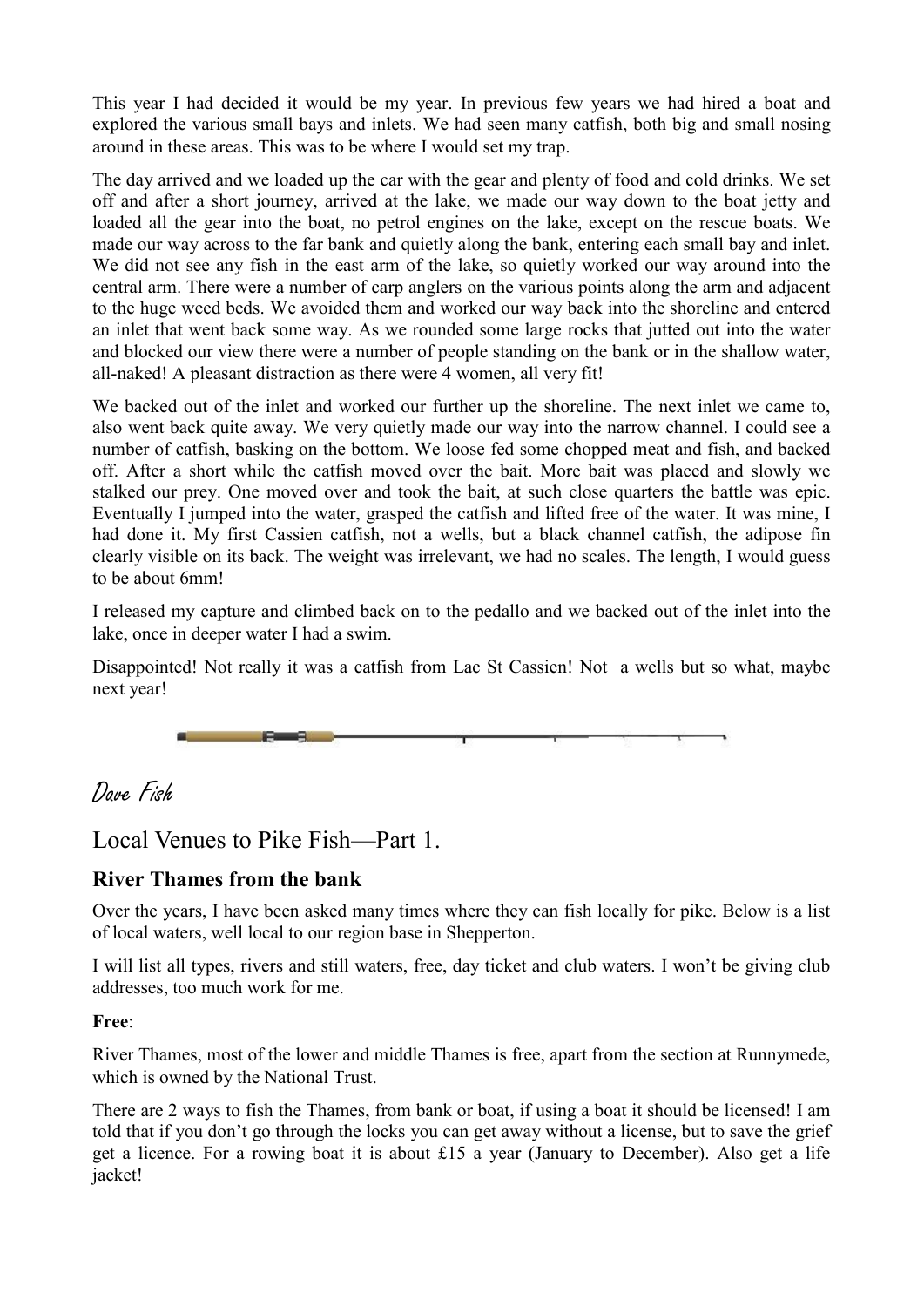As in all fishing in the UK you need a rod licence, don't get caught without one, I have had my rod licence checked more times in the past 2 years than in the past 20!

A weir permit is also available; this gives bank access to the weirs, a bit restricted now days due to health and safety regulations.

#### **Areas to try**:

Bank Fishing. I will start by going up river.

Walton Bridge, up and down stream of the bridge, plenty of jacks especially close in. There are much bigger fish around, attracted to the area by the large bream shoal that is resident here. Down stream of the bridge the entrance to the marina, can be good especially when the rivers in flood. A bit of a nightmare in the summer due to boat traffic, quietens down in the winter and late evening in summer. On the Walton side you can work your way downstream for miles.

Upstream you have the Desborough Cut, a man made channel. I have never done much from here, it is fished mainly for the barbell, always looks pikey though. If you go onto the island you can work your way all around, lots of over hanging trees. Has produced fish to low doubles for me. The area around the back of the island opposite the Red Lion pub is worth a try. There is a bomb hole in the riverbed, always has fish in it, difficult to find though. If you continue upstream you come to Shepperton weir and the junction of the river Wey and Wey Navigation canal. Don"t forget to try really close in, up against the pilings!

You now have to cross the river. The best way to get to the next bit is via Docket Eddy Lane, Shepperton. The road along the towpath is one way. The area immediately at the end of the road is worth a try as are all the swims up and downstream from here. Lots of over hanging trees, moored boats and other features, watch the power lines and be careful around the boats. Area has produced fish to mid 20's.

Working downstream you come to Shepperton Lock. The entrance to lock, both up and downstream is worth a try in flood, not supposed to fish it but if you go early in the winter, no problem. This brings you back to the bank opposite where the Wey etc meet the Thames.

Next stop Chertsey bridge. Area around the bridge, is a good start. Downstream takes you to the area known as Chertsey Meads, the real Meads are on the far bank, accessible off Weir Road, turn left by the pub. This area is a long sweeping bend. On the Shepperton side the river is shallow close in and deeper on the Chertsey side. A few trees as features but not much else. The entrance to the marina on the far bank is good in flood, but difficult to access, unless you are a commando!

Upstream on the Shepperton side tales you to the lock cut, again good in flood, both above and below the lock. There is a backwater adjacent to the bridge on the far side, again good in flood, nicely sheltered by the bridge and trees and bushes. Always see grebes and cormorants working this area.

Up stream from the lock is known as Laleham Reach, worth a try all along. Around the motorway bridge, watch out for a large catfish (20+)! Lots of overhanging trees and cabbage beds, drops off nicely just over the cabbages. As you get nearer the caravan site the river is shallow on the inside of the bend. Just above the campsite, is a good area, opposite the sailing club, have a good plumb around!!

You can now fish the bank all the way to Lammas Park in Staines. Lots of features, cabbage beds, moored boats, sunken boats, overhanging trees and water intakes. Look for the features!

As you travel upstream you come to Penton Hook lock, the same applies to the cuts above and below the lock as does all other Thames locks, worth a try in the winter floods. Above the lock you continue your journey, cabbage beds, moored boats, overhanging trees. The area around the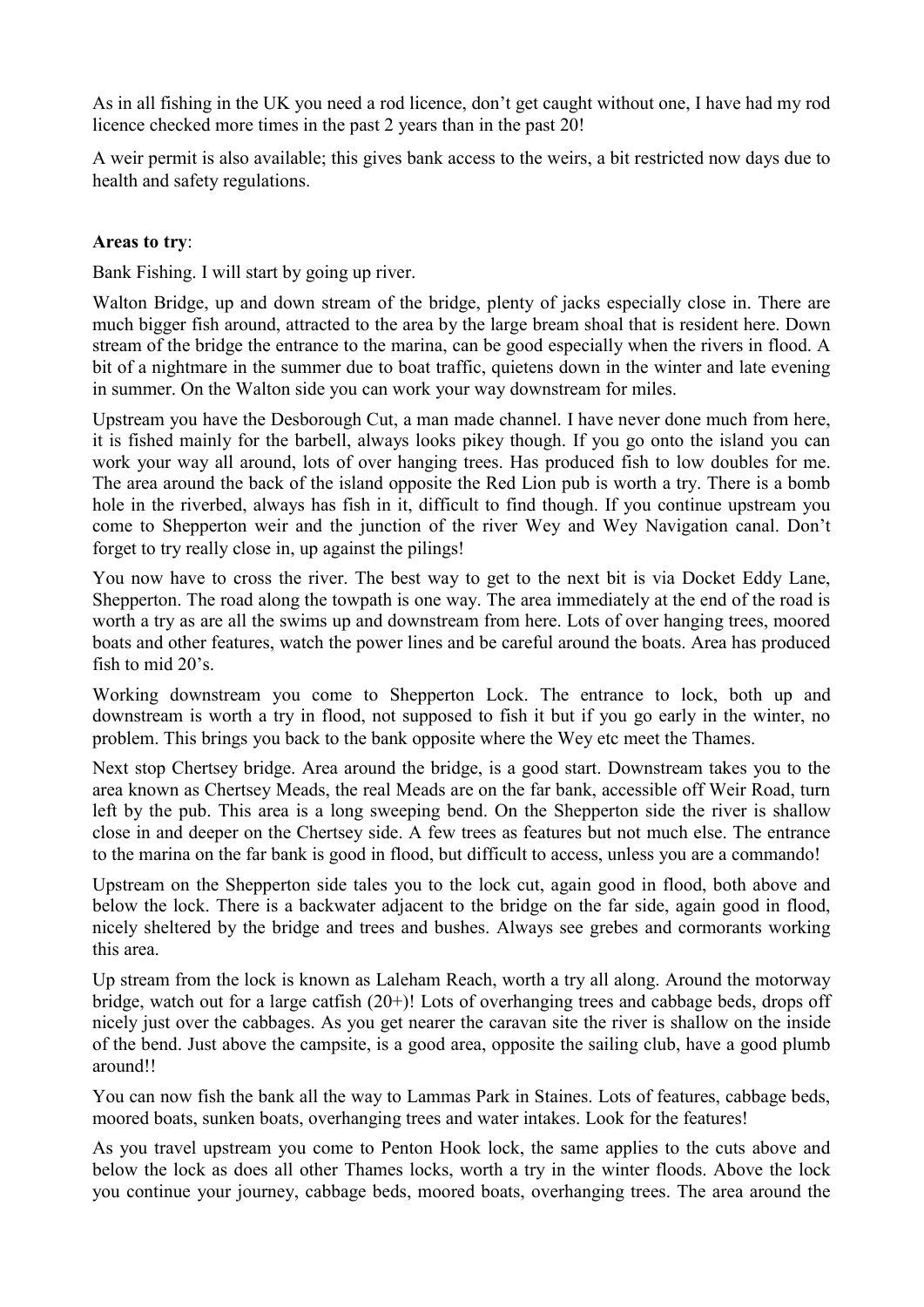railway bridge supports is worth a try and further upstream just below Staines bridge where the river Colne flows in. Good features if you plumb around, saw a good fish here, basking just out of the flow in the summer (20+). The bridge supports and boats moored upstream. You then come to the backwater at Lammas Park, shallow but sheltered when in flood, lots of eels here, as shown in Trev's electro fishing video. You now have to cross over the river to the Egham side. From here you can continue along the river to Runnymede. The area behind Halfords superstore is renowned for its bream shoal! Where there is food there are pike. Big food = Big pike. You then come to the motorway bridge, never fished there, far too noisy. Runnymede lock is next, as before the lock cuts in flood are worth a try. Above the lock are lots of moored boats, always worth a try. The you come to the park and when you get to the car park the fishing is controlled by the National Trust. The area just before the sty/gate is deep close in and worth a try.

I will now work downstream from Walton Bridge, I have already mentioned the entrance to the marina. You can continue downstream on the "Walton Bank" again there are many features, I have always managed to take fish from around moored boats, plus the odd bonus perch. As you continue down you come to the Weir pub, this is just at the entrance to the lock cut for Sunbury lock. Again the lock cut is worth a try especially in flood, the lock cut here is very long. The same applies to the area below the lock, although the bank is very high here and landing fish is a major problem!

As you continue downstream there are various features, the water intake opposite Sunbury Island, being a major feature. You then continue down towards Port Hampton and Hurst Park and then to Molesey Lock. Below the lock is Hampton Court Bridge, an area more famed for its barbell, but there are pike around the bridge. Staying on the same bank, you come to the junction of the river Mole with the Thames, locally known as "cigarette island". Another good area to try at any time. Once below Molesey lock zander become more prolific. If you get dropped runs on natural baits, both live and dead, look for the distinctive dog teeth stab marks on the bait. On livebaits, the marks will usually be around the vent area, well in my experience.

The towpath now continues on both sides of the river. The area below Hampton Court bridge is renowned for its bream and barbel, the pike are not far away.

My knowledge below here is very limited, the islands in Thames Ditton, behind the Swan pub, produce pike, perch and zander. The south bank of the Thames below the bridge is only accessible for a limited distance. The towpath continues on the north bank (nothing to do with Arsenal!) all the way to Kingston Bridge. Kingston bridge is also renown for its bream shoals and barbel. Many years ago when the power station was still operative, just upstream of the bridge, there was a warm water inlet. This used to attract huge shoals of fish, especially roach and consequently pike. I remember reading an article in a local paper about the capture of a 30lb pike, but that was a long time ago! If you continue downstream you come to Teddington lock, below here the Thames is tidal, a different ball game altogether and something I know nothing about!

How do I fish the Thames, keep moving around, roving, trying different features, plumbing around, not neglecting the area under my feet! If nothing comes in 20 minutes move. Travel light! If the river is in flood, get out early and try the lock cuts, before the lock keeper gets out of bed!

I will deal with the Thames form a boat, in a separate article.

and the state of the state of the

Dave Fish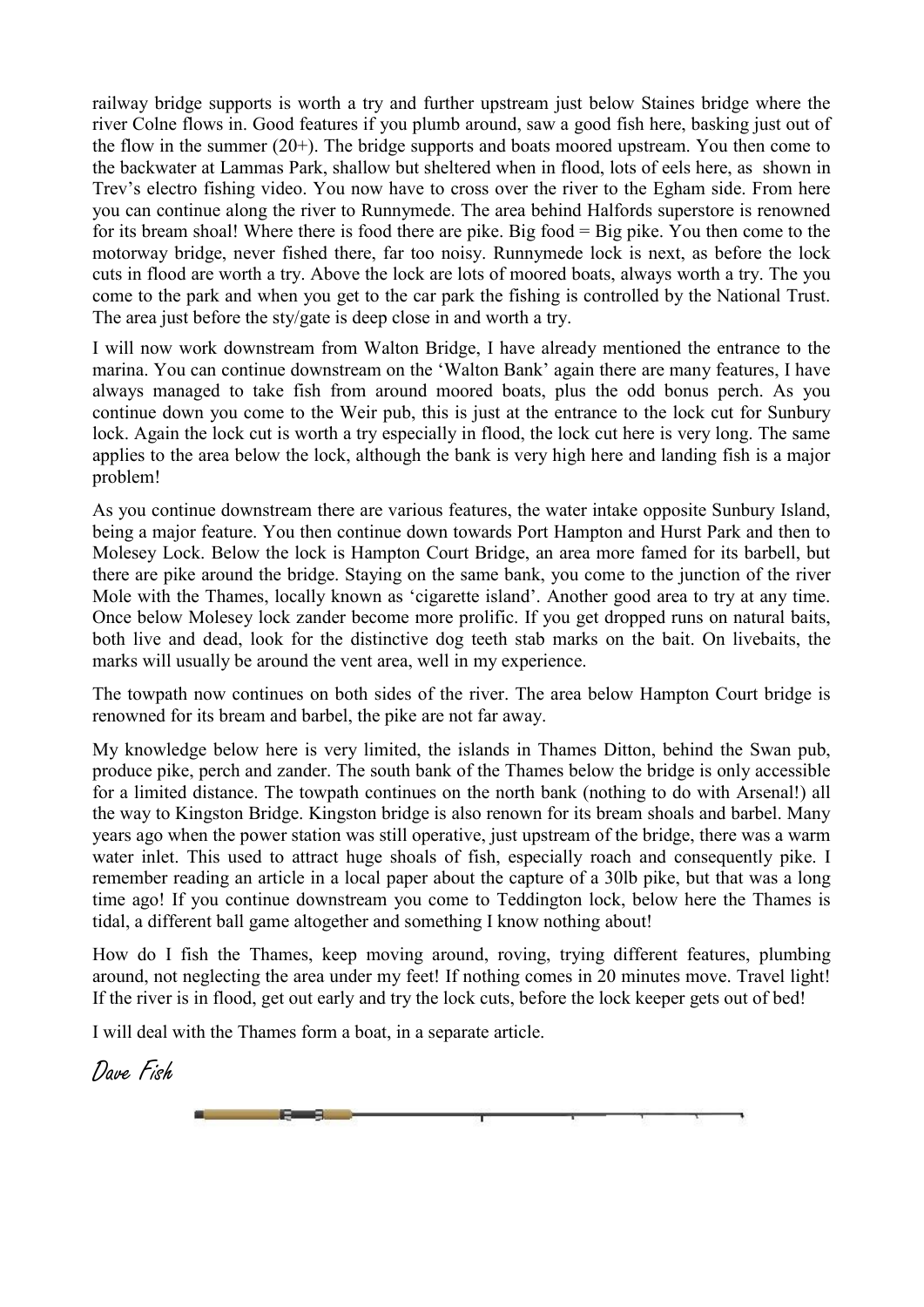## **Odd goings on at Pippingford**

Many moons ago a friend of mine discovered a series of lakes in East Sussex a few miles beyond East Grinstead on the (then) A22 at a place called Pippingford Manor, the manor was an eight sided building surrounding a grass courtyard circa1627.

The octagonal building was now a days only college but also held the keepers lodge from where you obtained your ten shilling day ticket, after climbing down the 3 in1 track you selected your spot from one of the four valley bottom lakes, this valley was deep and heavily wooded so much so that you only saw the lightening the thunder being totally muffled out. After a couple of trips the elderly keeper suggested (out of the blue) that we might like to night fish the place, a real surprise as the rules stated otherwise, we accepted and for one balmy summer and a pound a head had some very worthwhile nights.

As autumn and the early darkness set in the atmosphere changed, imperceptibly at first but change it did, the afternoon had been overcast with intermittent rain which held back long enough for us to arrive and settle in. I managed a quick spin around No 3 (the lower lake) as darkness fell I settled down under my brolly for a snack and some shut-eye, leaving Rick to leger bread for his favourite, the bream.

I was woken by two very loud screams that in my half asleep state seemed to come from everywhere. Rick was standing stock still by his rods, face as white as a sheet and half pointing to the wide expanse of rough hillside to our rear.

"What the bloody hell was that? Rick" scrambling out as I pulled on my parka, we both stood for quite some time staring out across the moon bright hillside, but nothing stirred, some time elapsed before I summoned up enough courage to climb the hill and take a look, and still there was nothing, at 8 o'clock and in broad daylight we climbed the steep path to the keepers office, and informed him of the occurrence.

He was not in any way surprised, telling us that a few years earlier he had received a late nigh phone call from a local farmer it appeared that they could see a pale blue light by the upper lake, on climbing down he spotted the light and shouted across at it, as it moved towards him across the lake he could see its reflection in the waters surface and at this point he panicked and ran up the gradient, not bad for a seventy year old man.

Once in his office he remained there till dawn as the light hovered outside, needless to say we never went there again which was a real shame, funny thing was for a long time I felt that Rick never told me everything about what he saw that night.

Cec White



## **HAIR OF THE DOG, A SPINNERBAIT REVIVAL**

I don"t know about you but when spinnerbaits first became available in the UK I was sold on them. So much so that in those pre Internet days I parted with my \$5, sent off for my Basspro catalogue and before long a boxful was on its way across the Atlantic. At the time spinnerbaits where a revelation for me as I often fished weir pools and in those pre braid days I suffered the inevitable tackle losses, losing a lure every trip on average. Due to this I was often overly cautious about where I cast my lures, and there is no doubt that this impaired my catch rate. In comparison spinnerbaits were almost snag free and partly because I was casting them into areas where plugs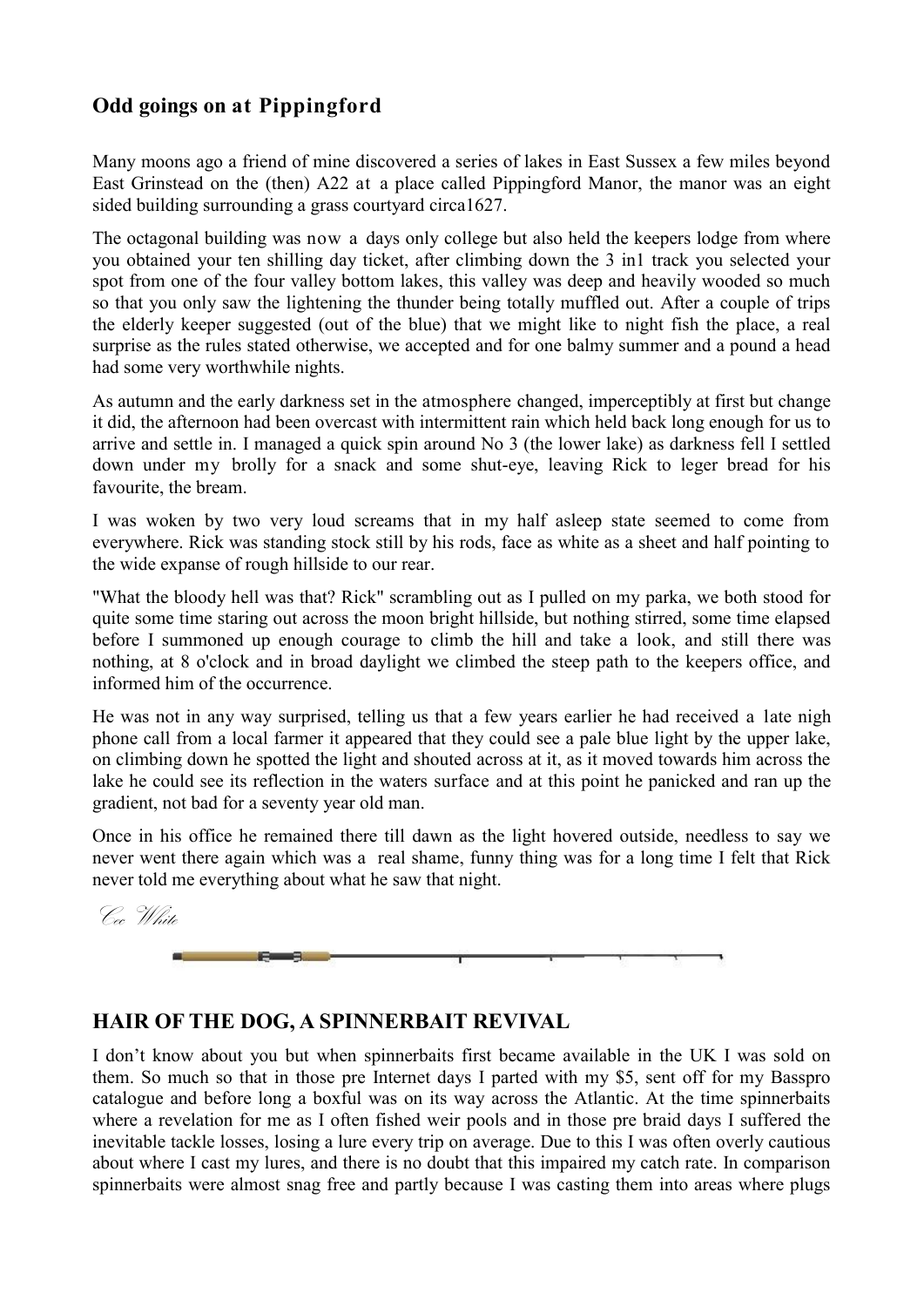would almost certainly be lost they caught plenty of fish. I was also able to put them to good use in swims on local gravel pits where I would not dare fish a plug such as amongst sunken trees. In the winter you could fish them sink and draw and still catch; truly one of the most versatile and productive lures ever to be invented.

#### **Ten Years Ago**

That was nearly ten years ago now and although still primarily a bait fisher, lure fishing is still very much part of my approach. This is simply because all methods have their day and my favourite method of catching fish is the one that catches me the most. There are definitely times when lure fishing is the most effective way of tackling a situation so I have kept reasonably in touch with the developments and fads in lure fishing. I include fluff chucking in this, mainly because when trout fishing in spring I have occasionally and accidentally caught pike. As yet my

biggest pike on a fly fell for a bloodworm imitation fished almost static and later attempts with real pike flies have not been too successful. Not that this concerns me greatly as I consider fly fishing for pike to be a bit of a fad that only really has a place when all other methods are banned. Don"t get me wrong I like fly fishing, but thrashing big 4"-8" home made flies out on heavy 9-12 weight outfits isn't my idea of fun. Chucking the lot over the side of the boat on a highdensity line and pulling it along behind the boat isn"t fly fishing either but if it catches pike on waters where no other method is allowed I approve. One thing that I did notice



though when I have had a go at fly fished for pike was how much more life and movement there is in a pike fly compared even to some of the soft plastic baits. It left me wondering on the merits of tying some flies up with sufficient casting weight, perhaps on a jig head allowing a 6ft lure rod to be used, reducing the arm strain and enabling a little more action to be imparted into the lure via the rod top.

#### **A very sorry state of affairs**

These thoughts where left behind somewhere until recently when trolling lures on a local river in search of new pike holding spots. Providing a quick means of ascertaining the potential of, or searching out likely pike holding areas on new waters has got to be one of the most effective applications of lure fishing. However it was during preparation for one such trip that I considered the potential merits of trolling a large spinnerbait. The idea if a little unconventional seemed to have some merit, a large spinnerbait can certainly attract fish from distance, is practically snag free and can be fished on a slow troll in deep water, with the depth easily controlled by adjusted by the length of line out. Having sold myself on the idea I had a dig around the tackle bag only to discover my spinnerbait collection had deteriorated to a very sorry state. The ravages of pike, rotting rubber skirts, lost blades from hitting weir pool stanchions had all taken their toll as well the occasional losses. I fact I was down to just three usable baits with only one sufficient in size to be viable to troll with. However what I did have was a right mixture of spinnerbait has-beens and these coupled with a natural meanness, a propensity for DIY tackle and some fly tying equipment meant that a plan was hatched. The plan was simple enough and followed on from my earlier thoughts on pike flies. I would rejuvenate my spinnerbait collection by creating a sort of pike fly come spinnerbait hybrid and hopefully get the best of both worlds. One of the other things that always struck me about pike flies was that in general they only have visual attraction creating no noise and little vibration. Spinnerbaits can do it all but the correct use of fly tying materials should improve the visual attraction component.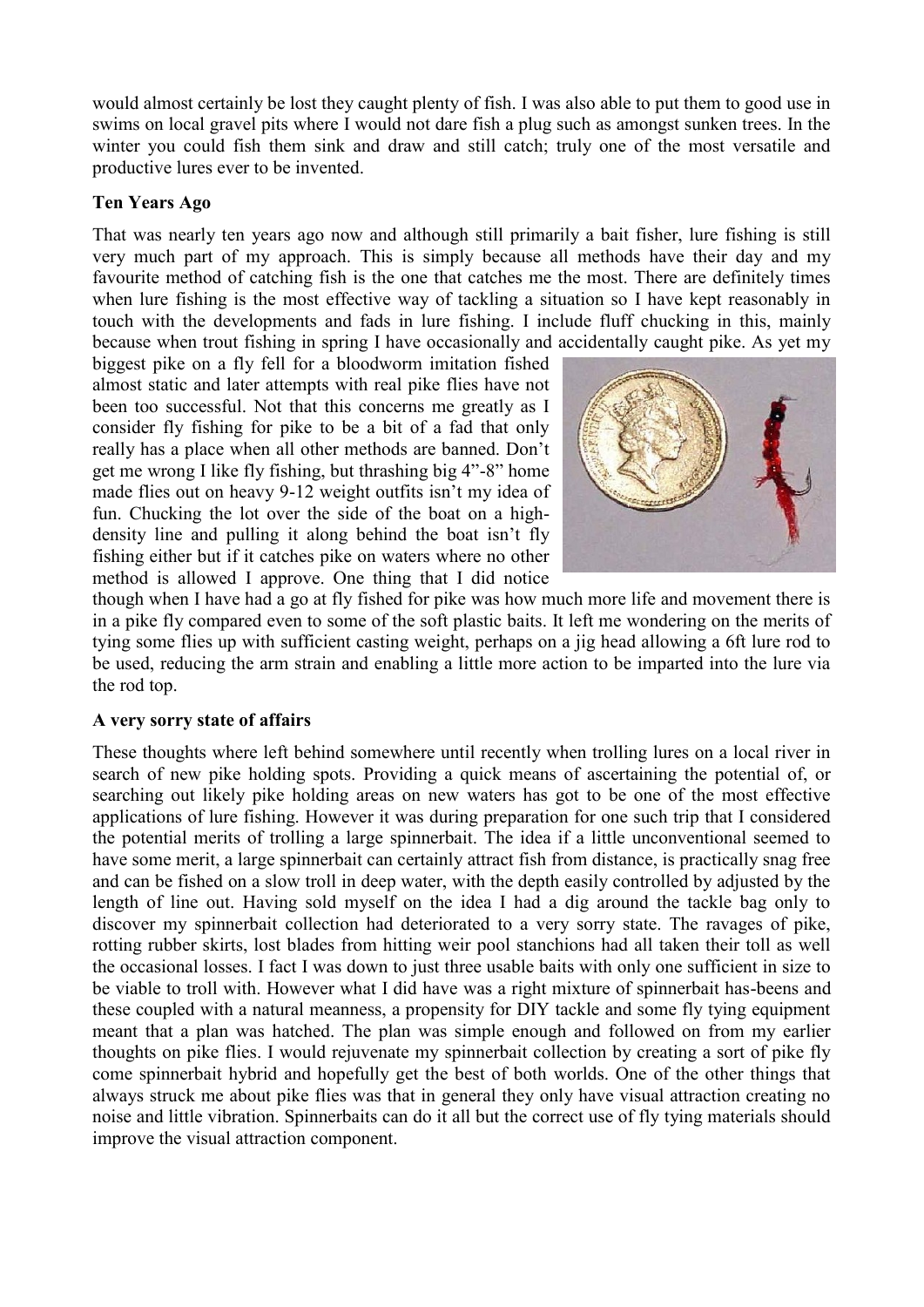#### **Naked Spinnerbaits**

The first hurdle was the quantity of materials required to dress the now naked spinnerbaits. The various pearl and sparkle tinsels, dyed furs and feathers available in the fly tiers catalogues whilst representing value for money if you"re knocking up minuscule imitations of biting insects are seriously expensive when you're remaking a spinnerbait.



#### **Halloween**

Fortunately help was at hand in the shape of Halloween and a visit to the "£ pound shop" soon

found plenty of witches hair material in the usual black, orange and lime green colours handily attached to a pointed hat to keep it all together. Once you have the materials the job of putting together some baits is relatively simple, as is making your own pike flies and the methods I used to rebuild the spinnerbaits using fly tying materials is equally applicable to pike flies. If you want to have a go without committing money or only have one or two baits that need rejuvenation then don"t be put off, the equipment you require to fabricate some suitable spinnerbait come pike flies need not be purchased especially as you can almost certainly make do with what you already have. The list below gives you the basic tools and equipment with the low cost alternative options.



| Ideal Equipment                                                                                     | Cost             | Low cost Alternative                                                                                                                                  |
|-----------------------------------------------------------------------------------------------------|------------------|-------------------------------------------------------------------------------------------------------------------------------------------------------|
| Fly tying vice                                                                                      | £20              | Small bench vice or fixed clamp. Only problem would be<br>manoeuvrability and the in ability to invert the bait without<br>removing it from the vice. |
| Bobbin Holder<br>and threader                                                                       | £2<br>£1.50      | Use your hands, though can be tricky to maintain tension<br>whilst adding additional materials.                                                       |
| Strong black whipping<br>nylon, plus red/orange<br>options.                                         | £2               | Any old mono over 6lb or Dacron/ braid will do.                                                                                                       |
| Superglue                                                                                           | £2               | Essential no real alternative, but nail varnish with glitter is<br>useful if slow drying alternative or addition.                                     |
| Materials<br>Sparkle flash various<br>colours<br>Deer hair dyed<br>Peacock hurl<br>Marabou feathers | $£2$ per<br>pack | Materials<br>Halloween witches hat with hair £1<br>Silver tinsel and Christmas decorations<br>Holographic wrapping paper and binding                  |

#### **Bound tightly against the body**

So how do you go about binding all this lot together into something that might just tempt a pike to take a snap at it? The criterion that you want to achieve is to give the lure life, through shape,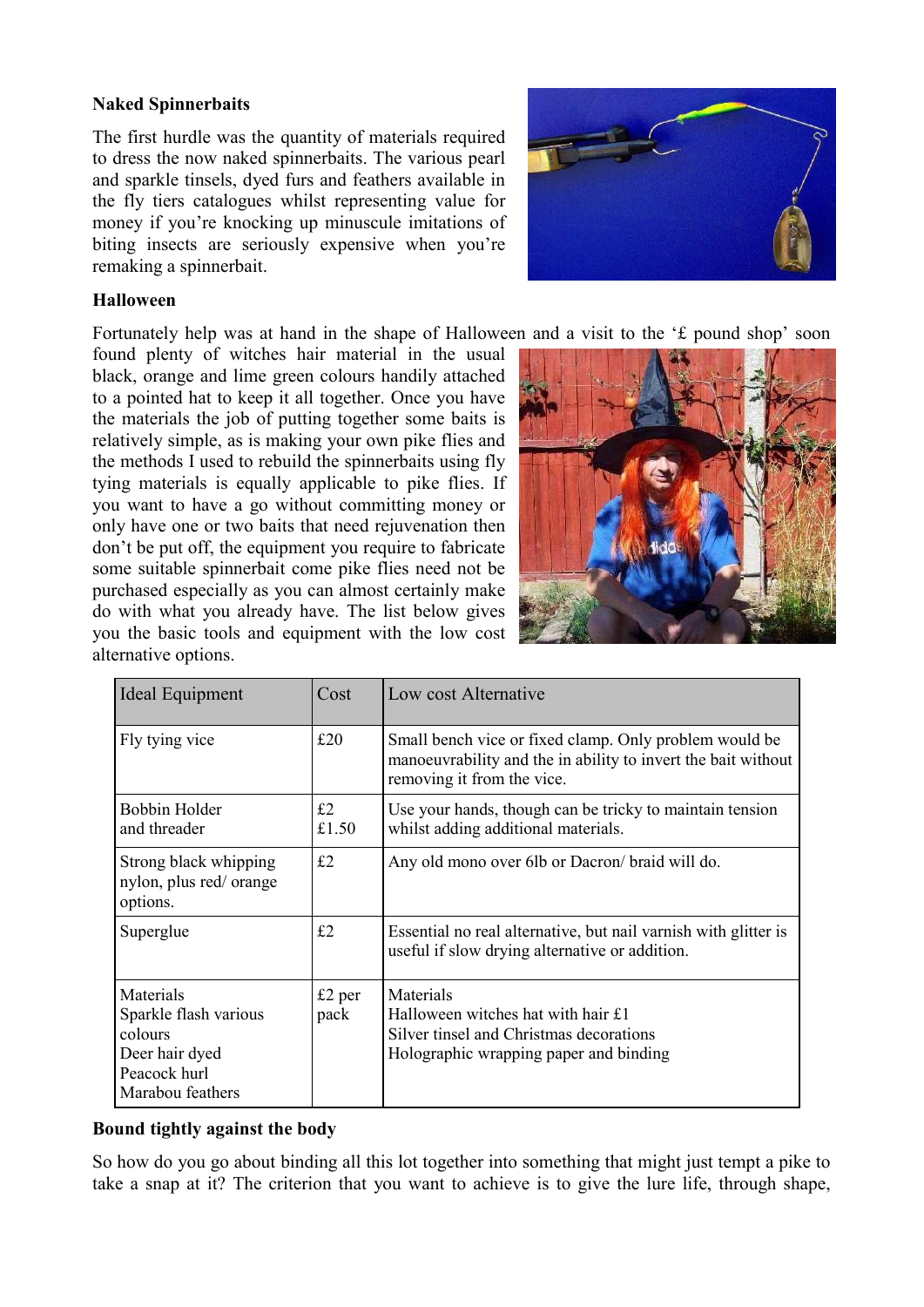colour and motion. In spinnerbaits this is usually achieved with a two colour rubber shirt with half of the rubber skirt set so that it bends backwards against the direction of retrieve making it pulse as the speed of retrieve is changed. The fly tying materials in the form of fur, feather, artificial hair and tinsels have much different properties and so require a different approach. Being finer there is the opportunity to create more movement at lower speeds but at higher speeds there is the risk of it becoming flattened by the water pressure losing shape with little movement other than a rippling motion. Basically there are two simple tying approaches that can be applied to the fly to give it life at both high and low speeds. High speed movement can be maintained by using very long lengths of material which will provide a rippling and twisting action as the lure travels through the water. Binding the materials tightly against the body so they stand almost perpendicular to the baits body will provide low speed movement. Using a combination of coloured materials tied in layers using a combination of long and tightly bound short material provides the colour and shape.

## **Tying Them Up**

In all I tied up some six spinnerbaits using the principles described above and the following sequence of photos shows the steps taken to rebuild three of the spinnerbaits somewhat better than I can describe them.

## **The Tandem Spinnerbait**

This bait started life as a ½oz Basspro chartreuse spinnerbait and was inspired by some of the tandem worm flies that where once popular on the trout scene. The thinking behind it was to create a large bait that could also have appeal for small pike, or to put it another way, just to be different.

The tandem was created by adding an extension to the original lure made up of a 5/0 chemically sharpened Aberdeen linked via 80lb coated wire trace. The wire trace was attached by whipping the hook and trace to the body of the spinnerbait using fine copper wire with the whole lot cemented together using superglue. A good bunch of orange hair was then added next to create the bulk of the tandem lure and left long to provide a rippling motion.



The tying was finished off with yellow deer hair tipped with brown to provide shape with some pearl sparkle for attraction. Again



all cemented together with super glue to ensure any pike"s teeth would not cut through and allow the whipping to unravel.

The original spinnerbait was dressed in the same way as the tandem bait but with the deer hair bound tightly to force it to stand proud of the bait with the intention of providing a pulsating action.

Finally the tandem was given a face in the shape of some holographic wrapping paper cut into two discs and taped together, with an eye added using a permanent marker. This was all cemented in place using a two-part epoxy, which forms into a solid clear indestructible lump.

## **The Black and Orange**

Black and orange are to my mind a excellent combination, the idea this time was to provide a relatively dull bait for use in bright conditions that would not be too glary in clear water yet would provide a strong silhouette in more coloured water.

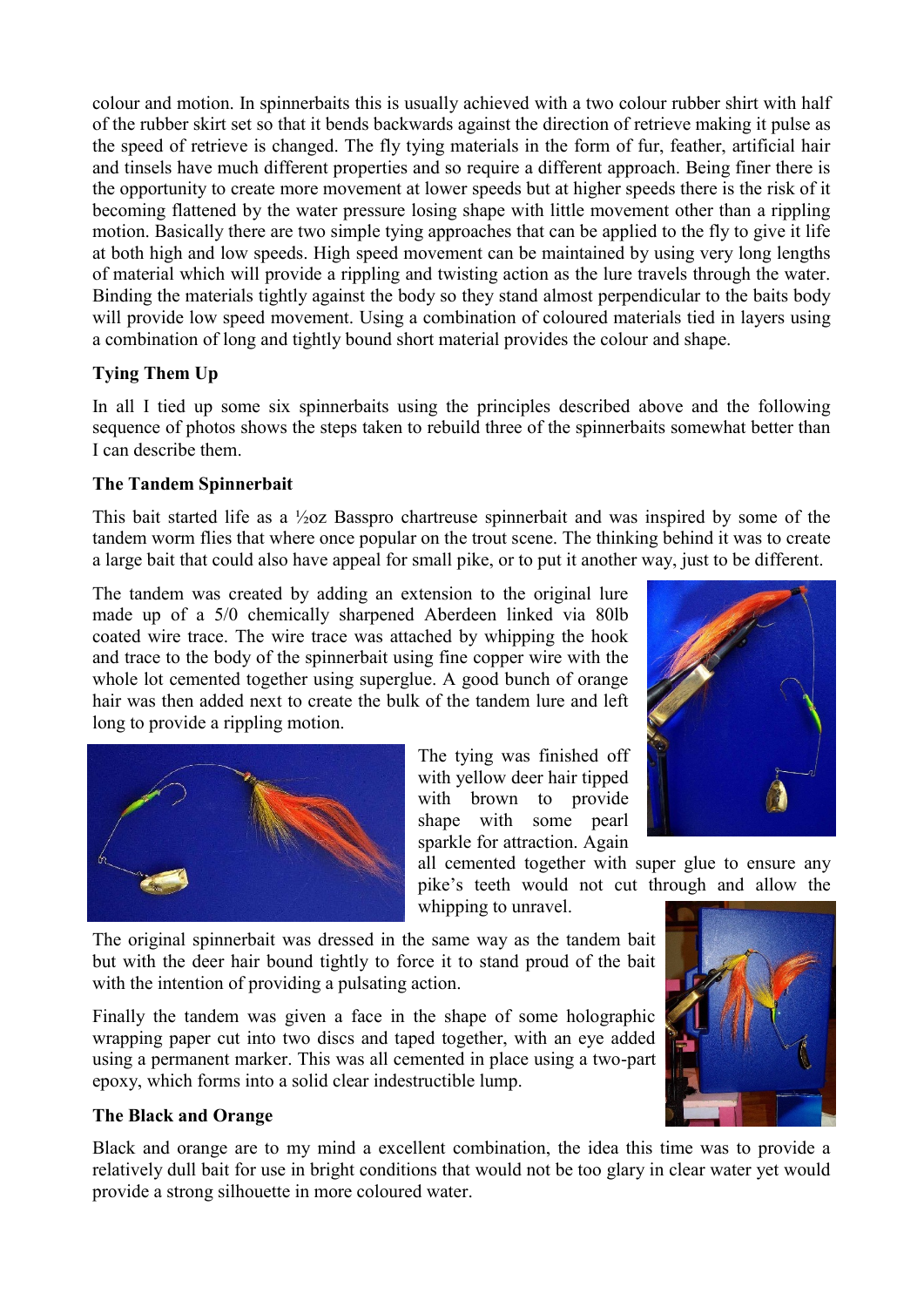Built on the same type ½oz Basspro spinnerbait as the Tandem lure the black and orange starts once more with a long orange tail.

The black deer hair skirt is tied all the way round the body to give a more squid like appearance with plenty of pearl flash. Just as a refinement and because I had some I added peacock hurl into the equation. The hope being that the mixture of materials would add more dimensions to the movement of the bait. Hope and imagination being the key factor here.

The finished product shown along side the tandem for scale, finished off by colouring the lead body with a black marker and varnishing it with some glitter nail varnish.

#### **The Red and White**

Red and white are a classic lure combination that seems to work for all predatory fish and as this 1oz spinnerbait had started life as a red and white combination I decided to keep the same theme.

As this was a heavier bait I decided to provide it with a bulkier body than in the previous reincarnations, but kept with the long orange tail. As you can see I added a considerable quantity of white hair and pearl sparkle. The



intention here was to provide less body but more bulk by layering the material.

The red and white concept was slightly compromised by an attempt at realism by providing a dark back using layers of black/green sparkle, peacock hurl and black hair. Finally the red head was completed by wrapping some orange fritz around the base of the body to cover up the whipping. Once more it was all cemented together with superglue. As an indulgence only I added some eyes.

#### **Rejuvenated and given a swim**

The final stage of the whole exercise was to see if the time and effort was worth it. One thing is for sure every one of the rejuvenated spinnerbaits will catch pike it is only their effectiveness that is in question and in part that is down to my own confidence in the individual baits. Each one was given a swim with those that I had the most confidence in being given the longest trial and predictably those are the ones that caught fish. My fishing time is far too short to conduct any sort of meaningful trial but during a mornings trolling on a local river we fished the spinnerbaits on one rod against two rods using a mixture of plugs known to be good fish catchers such as the Rapala Super Shads and Kwikfish K15"s. The result was that the spinnerbaits held their own having nearly as many strikes as the two plug rods together, though they where let down by the number of fish that where lost, even with stinger hooks. It would be wrong to suggest that the newly tied baits are better than the plugs, it could have been simply that the spinnerbaits where fished higher in the water than the lures which is where the pike were on the day and so got proportionally more takes. So if you can't compare them with the plugs are they better than conventional spinnerbaits? They are certainly effective pike catchers, though that was obvious from the start by pedigree alone, however I do not think we will ever know if they are better as I cannot think of a valid way with which you could compare them. From my point of view though it was well worth the effort, for a start I got back my collection of spinnerbaits for not much money and replaced a missing link in my lure fishing armoury; I even enjoyed (sad as I am) rebuilding them.

*Andy Hunt*

**F**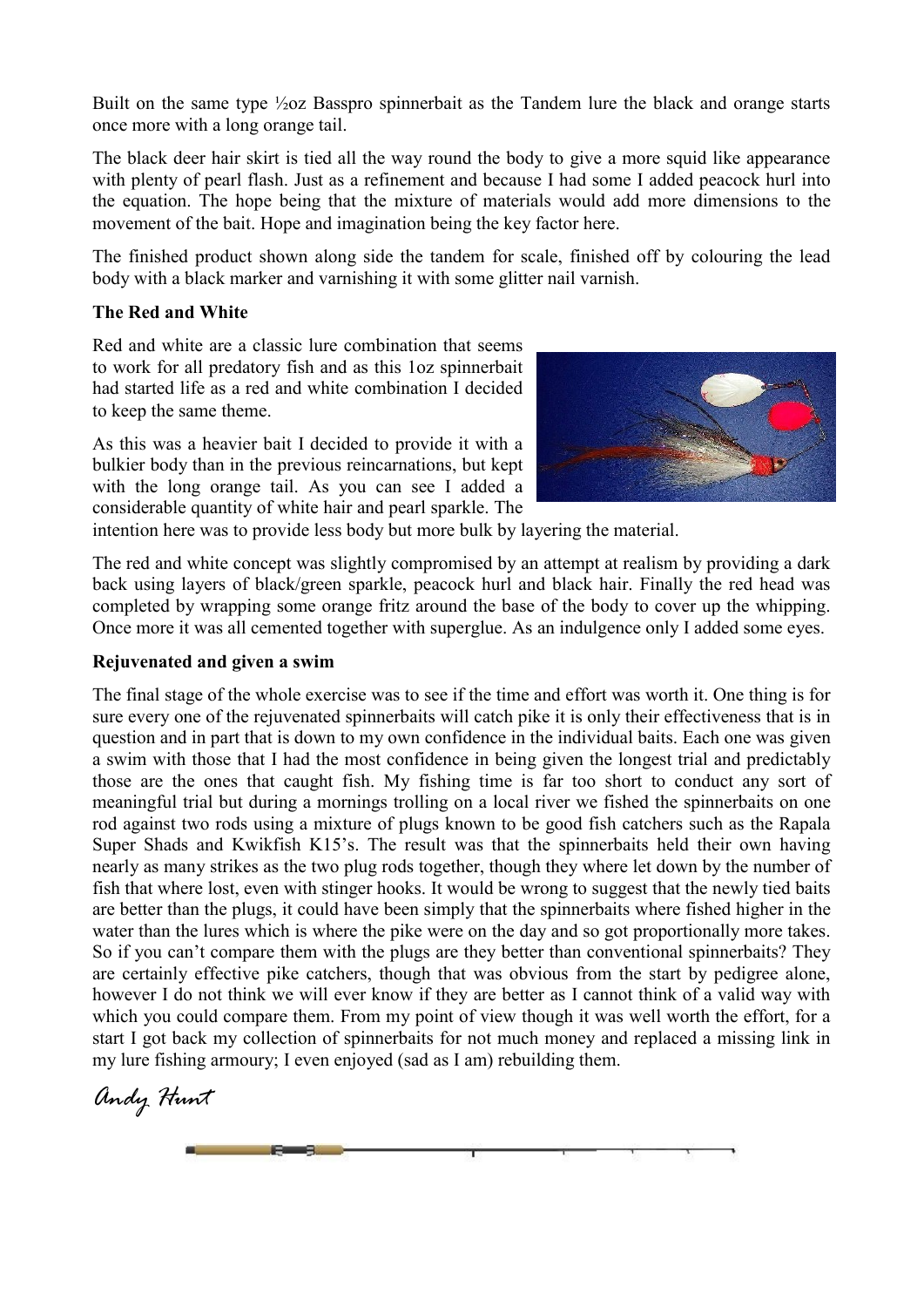## **A Night on the Beach**

The temperature had dropped to four below, saltwater from the shore to ten feet out was frozen into a solid sheet of ice an inch thick that grated on the rocks and pebbles of the east facing Grimes Reach, two figures clad in heavyweight extreme weather gear stood by two nodding beach casting rods.

"I think the chap in the tackle shop was right, it's too cold out here for anything but us" vaporising breath issued like fog from there laced-up hoods, the tide had commenced to rise as the darkness gathered, normally ideal conditions but this was mid January 1963 one of the coldest winters on record.

"The dealer said he would buy back any bait we don't use, didn't he" his eyes followed the glittering line of icicles that hung like frozen washing from the lines seaward, as his companion nodded, they could feel the outer parka shells becoming rigid with the cold, the vague outline of a seagull was silhouetted momentarily against the dark oily swell its sad cry drowned by the breaking waves clatter.

"He's a decent chap, that's a fair offer*,* isn't it" the words were shouted against the bitingly cold strengthening east wind which stung there cheeks and eyes with frigid spindrift, slapping there arms against there sides they then performed a vigorous push-pull to warm up.

"Lets set the brazier up and have a hot drink, what do you think? the other nodded an affirmative, then up the beach to there van parked forty feet to there rear, from it they pulled a pierced forty gallon drum and set it up in the lee *of* the van and ignited the already prepared makings, in no time a pile of driftwood was drying in the heat as the kettle steamed and the hot-plate smoked, the aroma of frying soon filled the small space.

They savoured the hot sweet tea followed by a well cooked bacon-dip sandwich with brown sauce, this ritual was repeated quite a few times over the next eight hours till dawn. "Do you think we can last the whole night? the other grinned in the fire-glow his teeth appeared unnaturally white within the hoods gloom, then wiping his nose on his sleeve he nodded confidently.

"It will be a doddle, the chap in the shop promised to be here around seven with something hot, and we must not disappoint him must we" the brazier glowed white hot in the surrounding darkness, so they extinguished the two Tilley lamps, this seemed to enhance the gusting roar of the wind and the creaking of the rocking van.

Shortly before seven the crunch of boots on frozen pebbles heralded there saviours arrival, they heard him some time before they saw him, he found them standing around the almost pulsating brazier discussing the following weekends jaunt, the two rods maintained there vigil, still flying there pale pennants as proof of a sub-zero night.

'Well lads, was I right or was I right? the nicely bulging ASDA carrier bag looked a treat as it was handed over, another great night (one of many) was over.